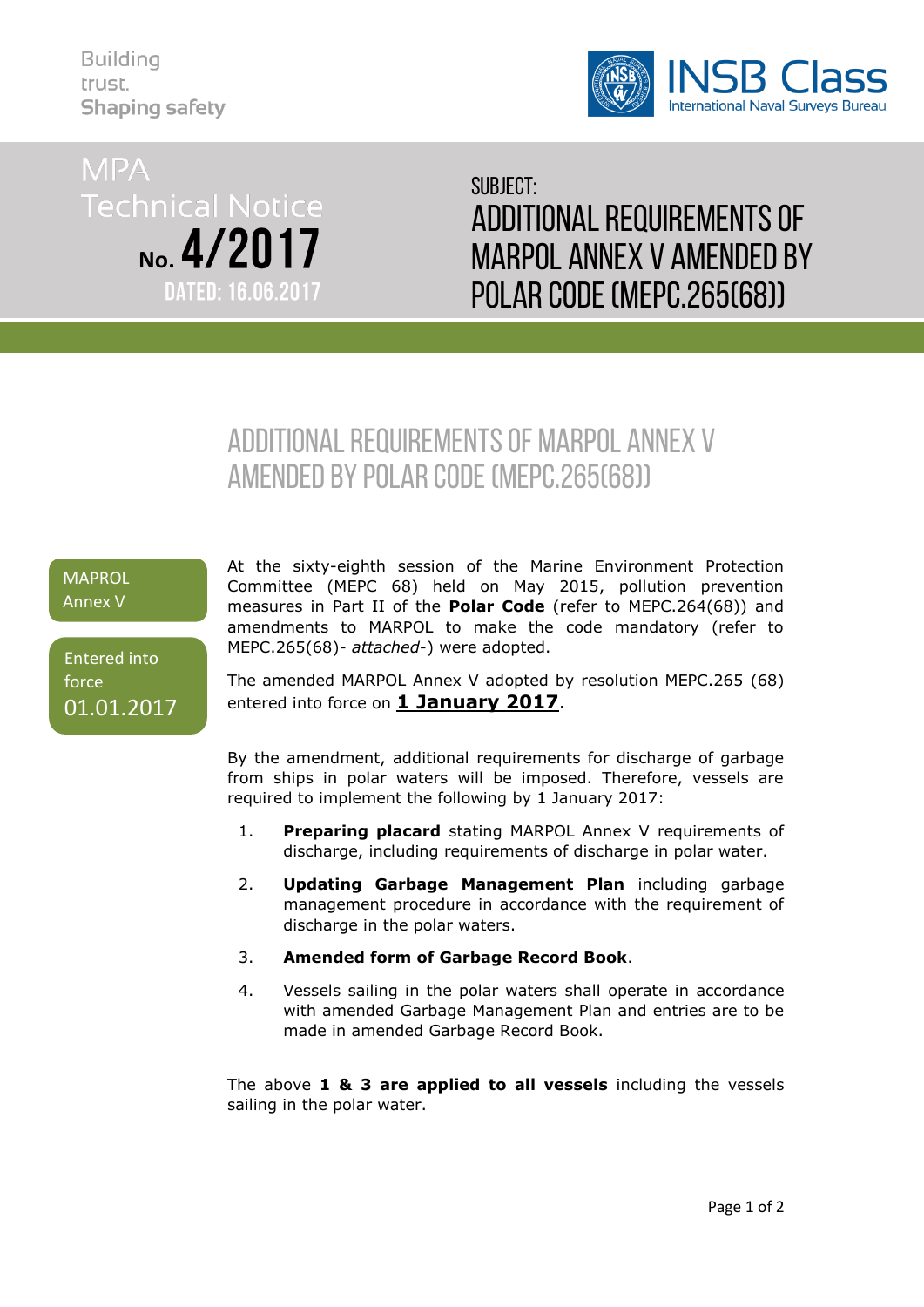



Regarding the above **2**, for the vessels **not sailing** in the polar waters, "**the vessel does not sail in the polar water" can be written in the Garbage Management Plan** instead of preparing garbage management procedure for the polar waters. And, regarding the above 3, Garbage Record Book shall be amended by 1 January 2017 for all vessels.

Relevant to before, no statutory certificate or mandatory inspection is regulated under the ANNEX V.

Attachment:

1. MEPC.265(68)

P. Klavdianos

Marine Management Systems Certification Division Manual & Plan Approval Dpt.



**MAPROL** Annex V

Entered into force 01.01.2017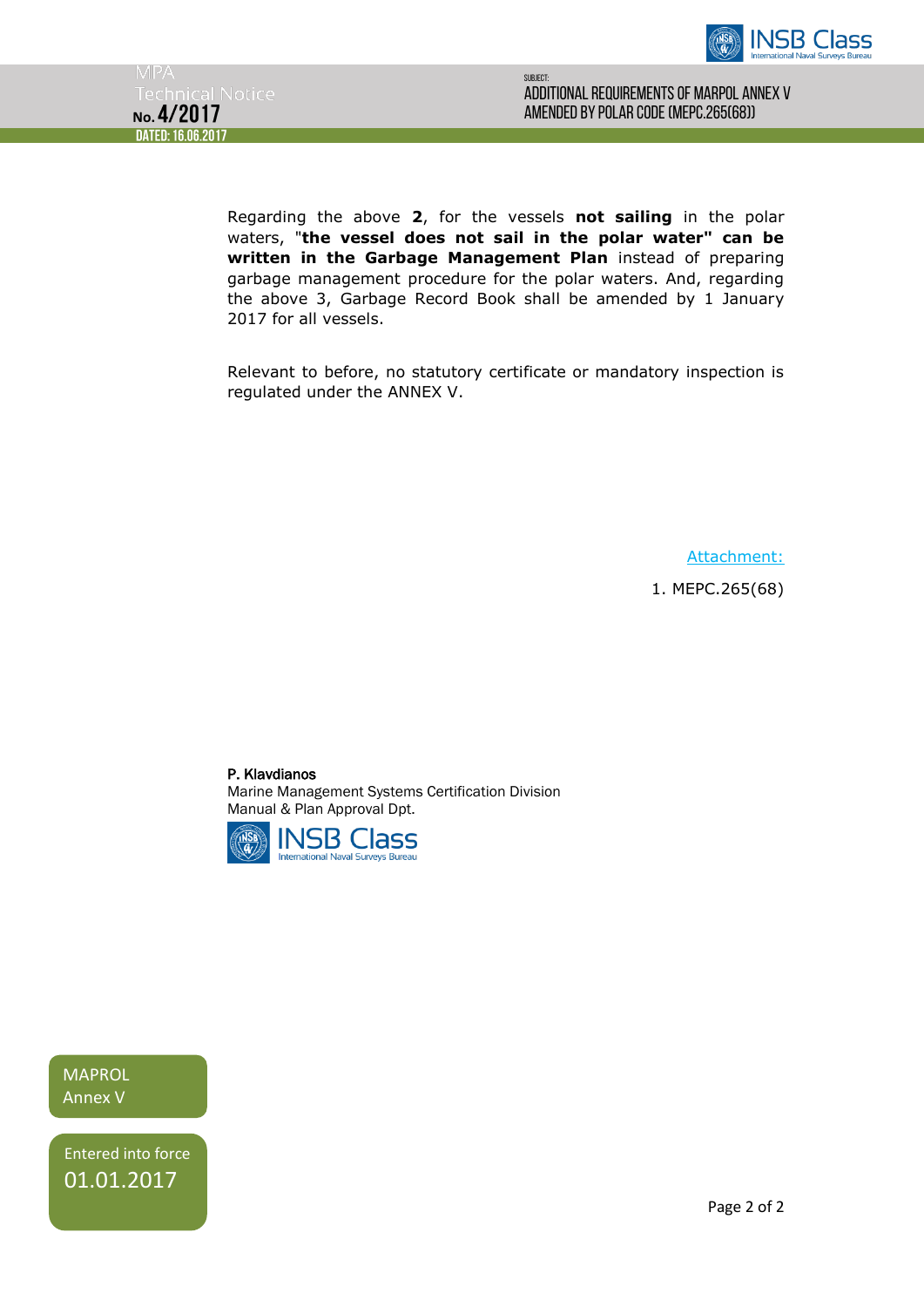### **ANNEX 11**

### **RESOLUTION MEPC.265(68) (adopted on15 May 2015)**

### **AMENDMENTS TO THE ANNEX OF THE PROTOCOL OF 1978 RELATING TO THE INTERNATIONAL CONVENTION FOR THE PREVENTION OF POLLUTION FROM SHIPS, 1973**

### **Amendments to MARPOL Annexes I, II, IV and V (Making the use of the environment-related provisions of the Polar Code mandatory)**

THE MARINE ENVIRONMENT PROTECTION COMMITTEE,

RECALLING Article 38(a) of the Convention on the International Maritime Organization concerning the functions of the Marine Environment Protection Committee conferred upon it by international conventions for the prevention and control of marine pollution from ships,

NOTING article 16 of the International Convention for the Prevention of Pollution from Ships, 1973, as modified by the Protocol of 1978 relating thereto (MARPOL), which specifies the amendment procedure and confers upon the appropriate body of the Organization the function of considering and adopting amendments thereto,

RECOGNIZING the need to provide a mandatory framework for ships operating in polar waters due to the additional demands on ships, their systems and operation, which go beyond the existing requirements of MARPOL, and other relevant binding IMO instruments,

NOTING resolution MEPC.264(68), by which it adopted the International Code for Ships Operating in Polar Waters (Polar Code) with respect to its environment-related provisions,

NOTING ALSO that the Maritime Safety Committee, at its ninety-fourth session, adopted, by resolution MSC.385(94), the International Code for Ships Operating in Polar Waters with respect to its safety-related provisions, and, by resolution MSC.386(94), amendments to the 1974 SOLAS Convention to make the safety-related provisions of the Polar Code mandatory,

HAVING CONSIDERED proposed amendments to MARPOL Annexes I, II, IV and V to make the environment-related provisions of the Polar Code mandatory,

1 ADOPTS, in accordance with article 16(2)(d) of MARPOL, amendments to Annexes I, II, IV and V, the text of which is set out in the annex to the present resolution;

2 DETERMINES, in accordance with article 16(2)(f)(iii) of MARPOL, that the amendments shall be deemed to have been accepted on 1 July 2016, unless, prior to that date, not less than one third of the Parties or Parties the combined merchant fleets of which constitute not less than 50% of the gross tonnage of the world's merchant fleet, have communicated to the Organization their objection to the amendments;

3 INVITES the Parties to note that, in accordance with article 16(2)(g)(ii) of MARPOL, the said amendments shall enter into force on 1 January 2017 upon their acceptance in accordance with paragraph 2 above;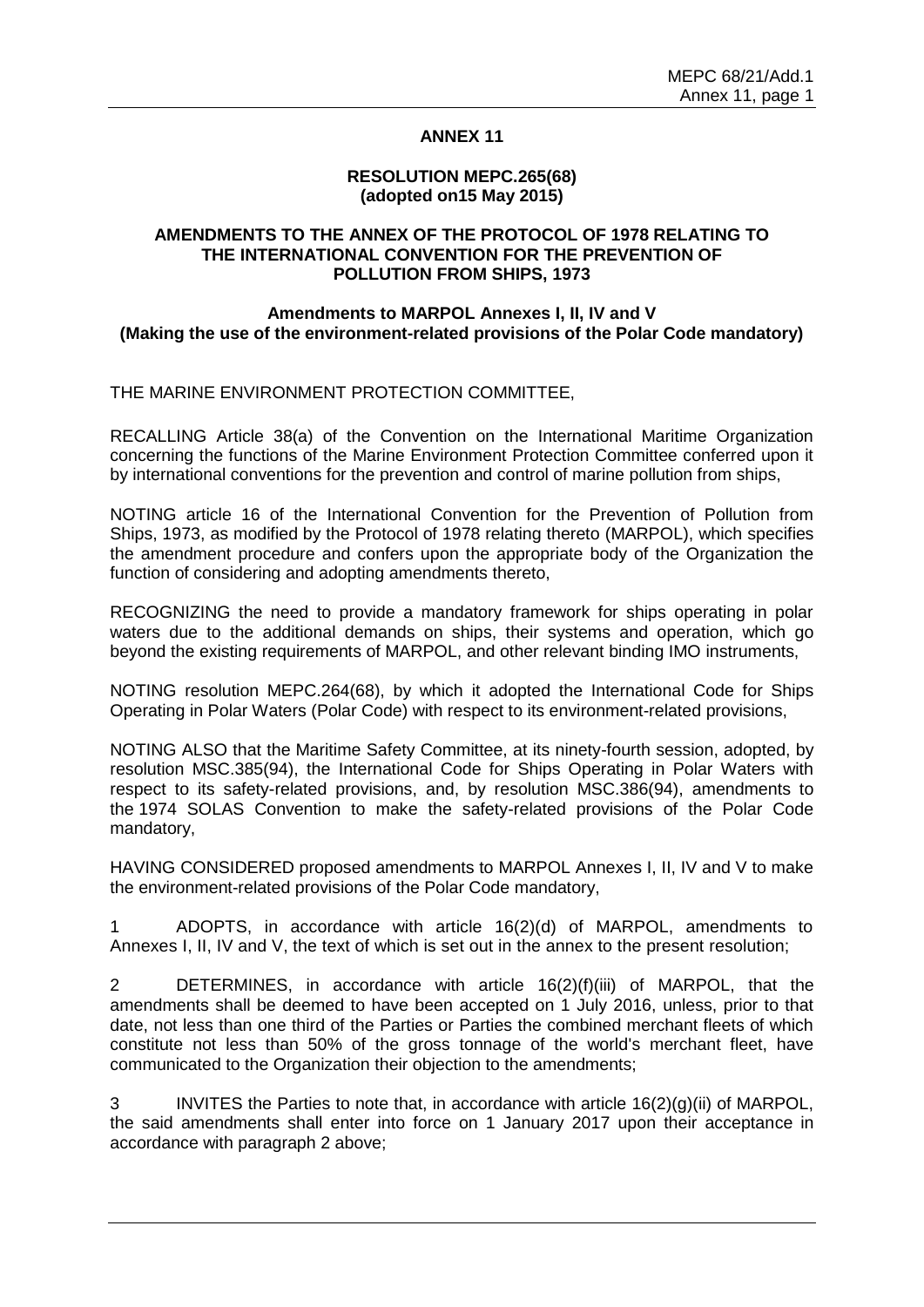4 REQUESTS the Secretary-General, for the purposes of article 16(2)(e) of MARPOL, to transmit certified copies of the present resolution and the text of the amendments contained in the annex to all Parties to MARPOL;

5 REQUESTS FURTHER the Secretary-General to transmit copies of the present resolution and its annex to Members of the Organization which are not Parties to MARPOL.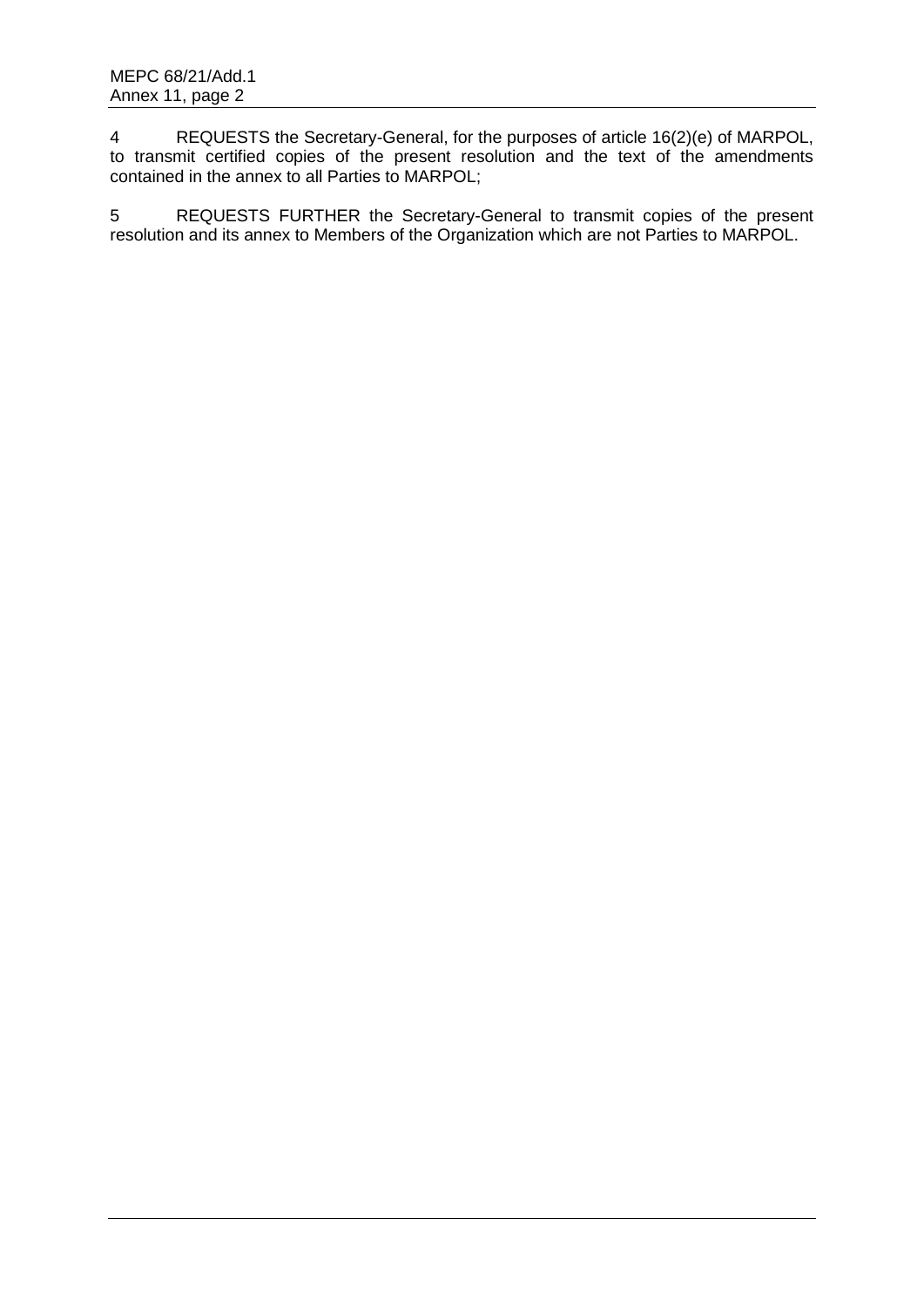### ANNEX

### **AMENDMENTS TO MARPOL ANNEXES I, II, IV AND V**

# **ANNEX I REGULATIONS FOR THE PREVENTION OF POLLUTION BY OIL**

### **Chapter 1 General**

### **Regulation 3 – Exemptions and waivers**

1 In paragraph 1, the words "or section 1.2 of part II-A of the Polar Code" are inserted between "chapters 3 and 4 of this Annex" and "relating to construction".

2 A new paragraph 5.2.2 is added as follows:

".2 voyages within Arctic waters; or"

3 The existing paragraphs 5.2.2 to 5.2.6 are renumbered as paragraphs 5.2.3 to 5.2.7 and the subparagraphs are renumbered accordingly. In the renumbered paragraphs 5.2.5 and 5.2.6, the referenced paragraph numbers "5.2.2" and "5.2.2.2" are replaced by "5.2.3" and "5.2.3.2", respectively.

- 4 The chapeau of the renumbered paragraph 5.2.3 is replaced with the following:
	- ".3 voyages within 50 nautical miles from the nearest land outside special areas or Arctic waters where the tanker is engaged in:"

### **Regulation 4 – Exceptions**

5 The chapeau is replaced with the following:

"Regulations 15 and 34 of this Annex and paragraph 1.1.1 of part II-A of the Polar Code shall not apply to:"

### **Chapter 3 Requirements for machinery spaces of all ships**

### **Part B Equipment**

### **Regulation 14 – Oil filtering equipment**

- 6 Paragraph 5.1 is replaced with the following:
	- ".1 any ship engaged exclusively on voyages within special areas or Arctic waters, or"
- 7 In paragraph 5.3.4, between the words "within special areas" and "or has been accepted", the words "or Arctic waters" are inserted.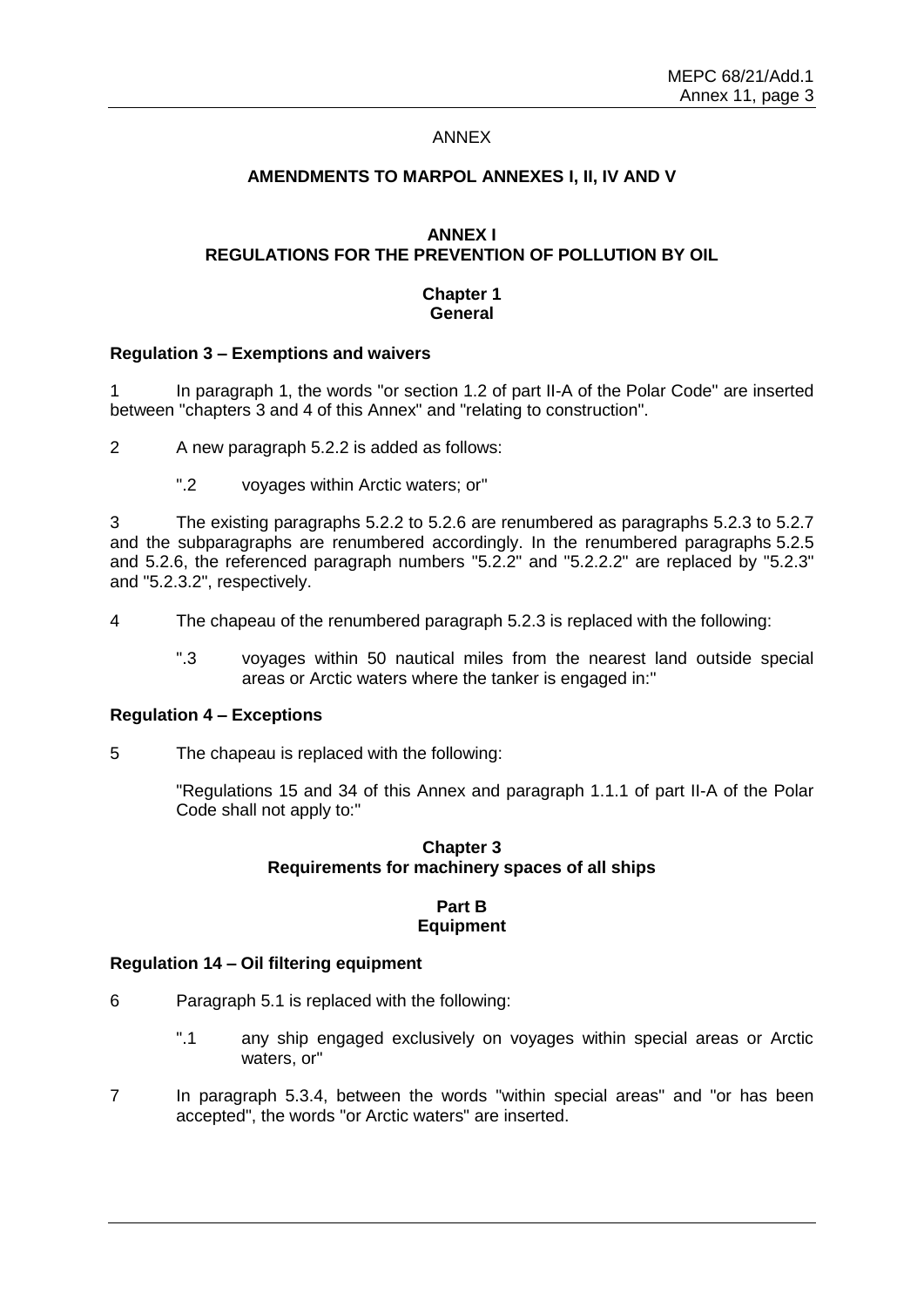# **Part C Control of discharge of oil**

# **Regulation 15 – Control of discharge of oil**

8 At the end of the title for section A, the words "except in Arctic waters" are added.

9 At the end of the title for section C, the words "and Arctic waters" are added.

### **Chapter 4 Requirements for the cargo area of oil tankers**

### **Part C Control of operational discharges of oil**

### **Regulation 34 – Control of discharge of oil**

10 At the end of the title for section A, the words "except in Arctic waters" are added.

### **Chapter 6 Reception facilities**

### **Regulation 38 – Reception facilities**

11 In paragraph 2.5, the words "and paragraph 1.1.1 of part II-A of the Polar Code" are added after the words "regulations 15 and 34 of this Annex".

12 In paragraph 3.5, the words "and paragraph 1.1.1 of part II-A of the Polar Code" are added after the words "regulation 15 of this Annex".

### **Chapter 11 International Code for Ships Operating in Polar Waters**

13 A new chapter 11 is added after existing chapter 10 as follows:

### "**Chapter 11 – International Code for Ships Operating in Polar Waters**

### **Regulation 46 – Definitions**

For the purpose of this Annex,

Polar Code means the International Code for Ships Operating in Polar Waters, consisting of an introduction, parts I-A and II-A and parts I-B and II-B, adopted by resolutions MSC.385(94) and MEPC.264(68), as may be amended, provided that:

- .1 amendments to the environment-related provisions of the introduction and chapter 1 of part II-A of the Polar Code are adopted, brought into force and take effect in accordance with the provisions of article 16 of the present Convention concerning the amendment procedures applicable to an appendix to an annex; and
- .2 amendments to part II-B of the Polar Code are adopted by the Marine Environment Protection Committee in accordance with its Rules of Procedure.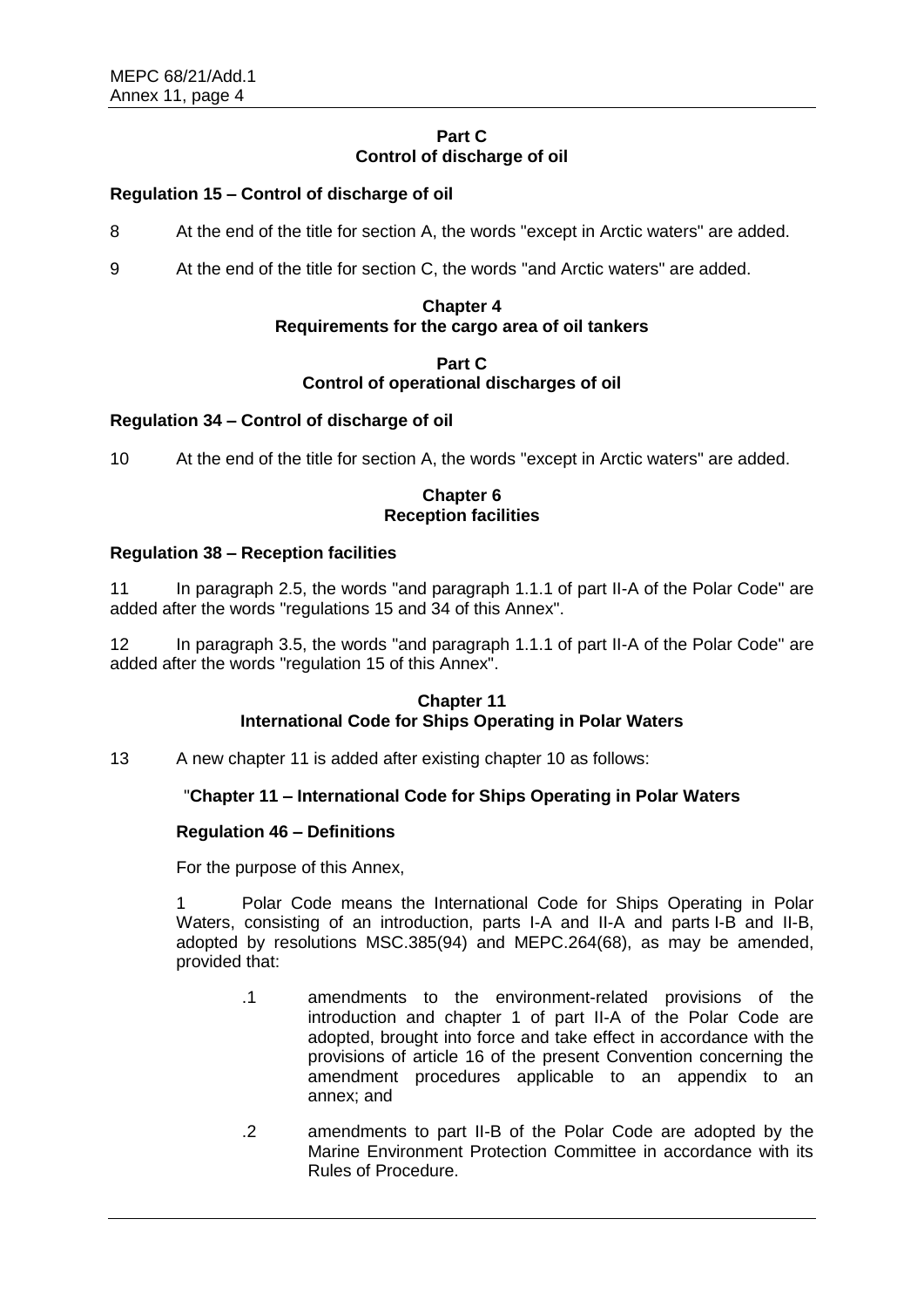2 *Arctic waters* means those waters which are located north of a line from the latitude 58º00΄.0 N and longitude 042º00΄.0 W to latitude 64º37΄.0 N, longitude 035º27΄.0 W and thence by a rhumb line to latitude 67º03΄.9 N, longitude 026º33΄.4 W and thence by a rhumb line to the latitude 70º49΄.56 N and longitude 008º59΄.61 W (Sørkapp, Jan Mayen) and by the southern shore of Jan Mayen to 73º31'.6 N and 019º01'.0 E by the Island of Bjørnøya, and thence by a great circle line to the latitude 68º38΄.29 N and longitude 043º23΄.08 E (Cap Kanin Nos) and hence by the northern shore of the Asian Continent eastward to the Bering Strait and thence from the Bering Strait westward to latitude 60º N as far as Il'pyrskiy and following the 60th North parallel eastward as far as and including Etolin Strait and thence by the northern shore of the North American continent as far south as latitude 60º N and thence eastward along parallel of latitude 60º N, to longitude 056º37΄.1 W and thence to the latitude 58º00΄.0 N, longitude 042º00΄.0 W.

3 *Polar waters* means Arctic waters and/or the Antarctic area.

# **Regulation 47 – Application and requirements**

1 This chapter applies to all ships operating in polar waters.

2 Unless expressly provided otherwise, any ship covered by paragraph 1 of this regulation shall comply with the environment-related provisions of the introduction and with chapter 1 of part II-A of the Polar Code, in addition to any other applicable requirements of this Annex.

3 In applying chapter 1 of part II-A of the Polar Code, consideration should be given to the additional guidance in part II-B of the Polar Code."

### **Appendix II Form of IOPP Certificate and Supplements**

# **Appendix**

### **Supplement to the international Oil Pollution Prevention Certificate (IOPP Certificate) – Form A**

- 14 A new section 8 is added after existing section 7 as follows:
	- "8 Compliance with part II-A chapter 1 of the Polar Code
	- 8.1 The ship is in compliance with additional requirements in the environment-related provisions of the Introduction and section 1.2 of chapter 1 of part II-A of the Polar Code.................... "

### **Supplement to the international Oil Pollution Prevention Certificate (IOPP Certificate) – Form B**

- 15 A new section 11 is added after existing section 10 as follows:
	- "11 Compliance with part II-A chapter 1 of the Polar Code

 11.1 The ship is in compliance with additional requirements in the environmentrelated provisions of the introduction and section 1.2 of chapter I of part II-A of the Polar Code."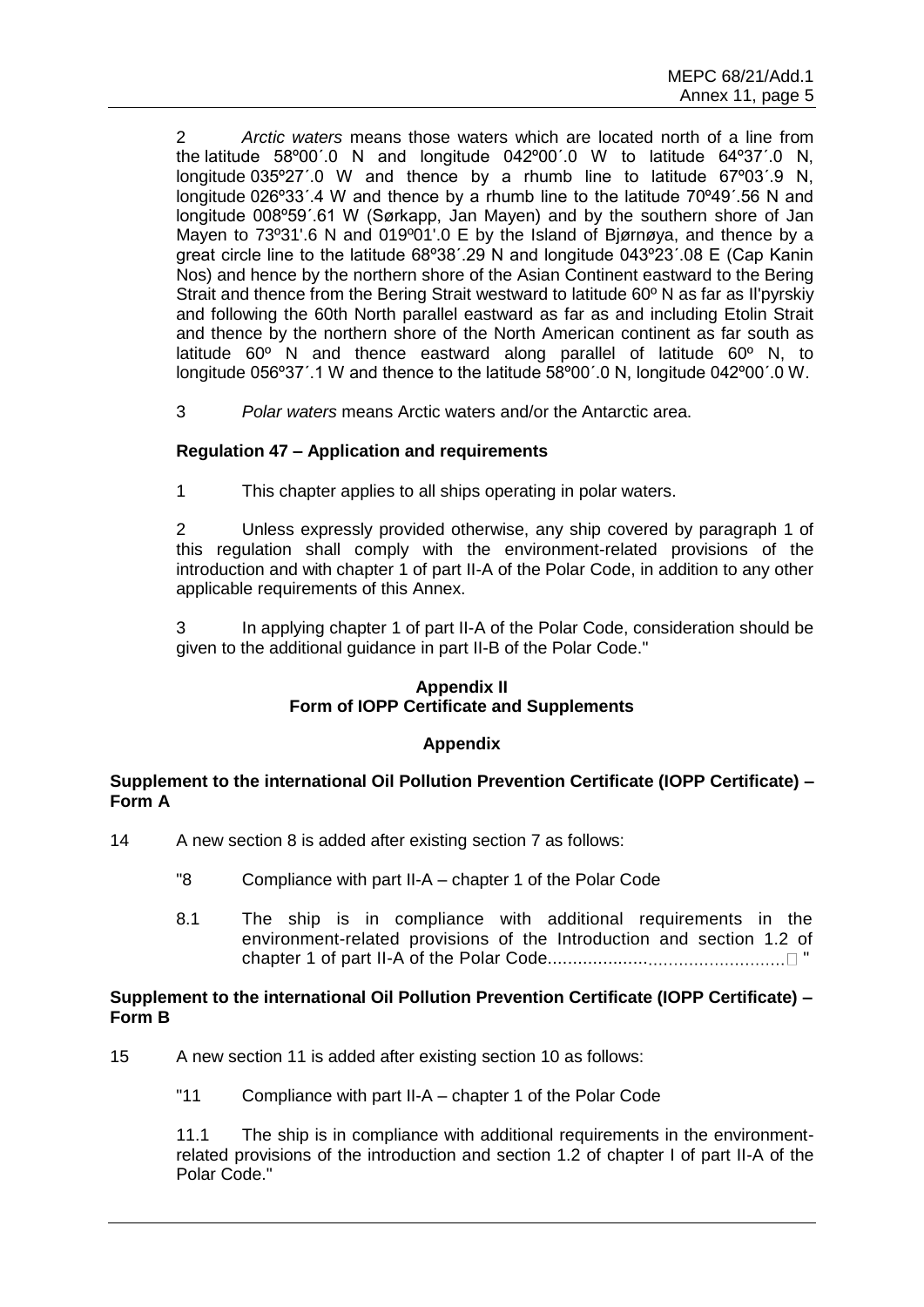### **ANNEX II REGULATIONS FOR THE CONTROL OF POLLUTION OF NOXIOUS LIQUID SUBSTANCES IN BULK**

#### **Chapter 1 General**

### **Regulation 3 – Exceptions**

1 In the chapeau of paragraph 1, between the words "this Annex" and "shall not apply", the words "and chapter 2 of part II-A of the Polar Code" are inserted.

### **Chapter 6 Measures of control by port States**

### **Regulation 16 – Measures of control**

2 In paragraph 3, the reference to "regulation 13 and of this regulation" is replaced with "regulation 13 and of this regulation, and chapter 2 of part II-A of the Polar Code when the ship is operating in Arctic waters,"

### **Chapter 10 International Code for Ships Operating in Polar Waters**

3 A new chapter 10 is added after existing chapter 9 as follows:

 "**Chapter 10 – International Code for International Code for Ships Operating in Polar Waters**

# **Regulation 21 – Definitions**

For the purpose of this Annex,

1 *Polar Code* means the International Code for Ships Operating in Polar Waters, consisting of an introduction, part I-A and part II-A and parts I-B and II-B, as adopted by resolutions MSC.385(94) and MEPC.264(68), as may be amended, provided that:

- .1 amendments to the environment-related provisions of the introduction and chapter 2 of part II-A of the Polar Code are adopted, brought into force and take effect in accordance with the provisions of article 16 of the present Convention concerning the amendment procedures applicable to an appendix to an annex; and
- .2 amendments to part II-B of the Polar Code are adopted by the Marine Environment Protection Committee in accordance with its Rules of Procedure.

2 *Arctic waters* means those waters which are located north of a line from the latitude 58º00΄.0 N and longitude 042º00΄.0 W to latitude 64º37΄.0 N, longitude 035º27΄.0 W and thence by a rhumb line to latitude 67º03΄.9 N, longitude 026º33΄.4 W and thence by a rhumb line to the latitude 70º49΄.56 N and longitude 008º59΄.61 W (Sørkapp, Jan Mayen) and by the southern shore of Jan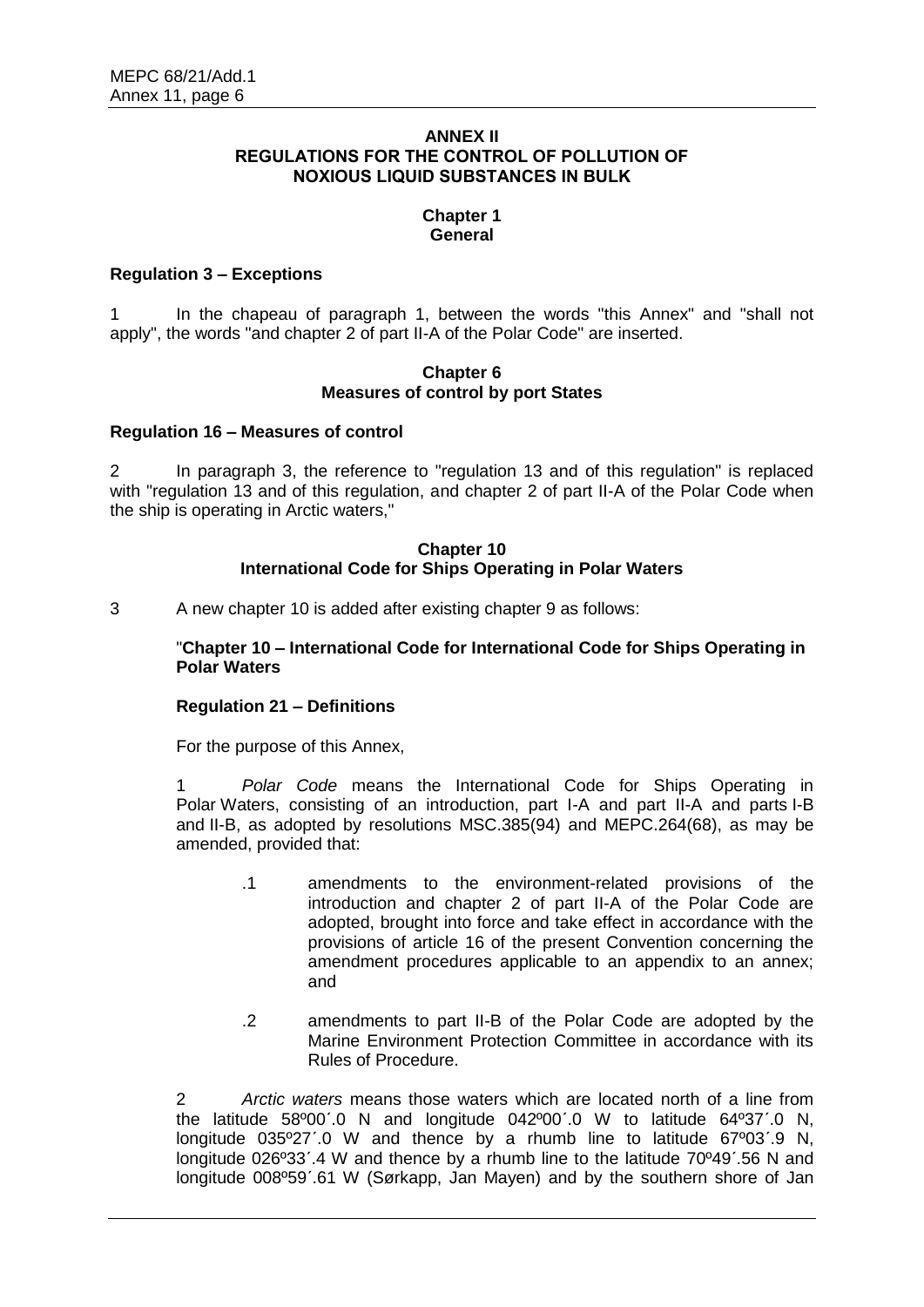Mayen to 73º31'.6 N and 019º01'.0 E by the Island of Bjørnøya, and thence by a great circle line to the latitude 68º38΄.29 N and longitude 043º23΄.08 E (Cap Kanin Nos) and hence by the northern shore of the Asian Continent eastward to the Bering Strait and thence from the Bering Strait westward to latitude 60º N as far as Il'pyrskiy and following the 60th North parallel eastward as far as and including Etolin Strait and thence by the northern shore of the North American continent as far south as latitude 60º N and thence eastward along parallel of latitude 60º N, to longitude 056º37΄.1 W and thence to the latitude 58º00΄.0 N, longitude 042º00΄.0 W.

3 *Polar waters* means Arctic waters and/or the Antarctic area.

# **Regulation 22 – Application and requirements**

1 This chapter applies to all ships certified to carry noxious liquid substances in bulk, operating in polar waters.

2 Unless expressly provided otherwise, any ship covered by paragraph 1 of this regulation shall comply with the environment-related provisions of the introduction and with chapter 2 of part II-A of the Polar Code, in addition to any other applicable requirements of this Annex.

3 In applying chapter 2 of part II-A of the Polar Code, consideration should be given to the additional guidance in part II-B of the Polar Code."

# **Appendix IV Standard format for the Procedures and Arrangements Manual**

# **Section 1 – Main features of MARPOL Annex II**

4 At the end of paragraph 1.3, the following sentence is added:

"In addition, under chapter 2 of part II-A of the Polar Code, more stringent discharge criteria apply in Arctic waters."

### **Section 4 – Procedures relating to the cleaning of cargo tanks, the discharge of residues, ballasting and deballasting**

5 In paragraph 4.4.3, the words "Antarctic area (the sea area south of latitude 60º S)" are replaced with the words "polar waters".

# **ANNEX IV REGULATIONS FOR THE PREVENTION OF POLLUTION BY SEWAGE FROM SHIPS**

### **Chapter 1 General**

# **Regulation 3 – Exceptions**

1 The chapeau of paragraph 1 is replaced with the following:

"1 Regulation 11 of this Annex and section 4.2 of chapter 4 of part II-A of the Polar Code, shall not apply to:"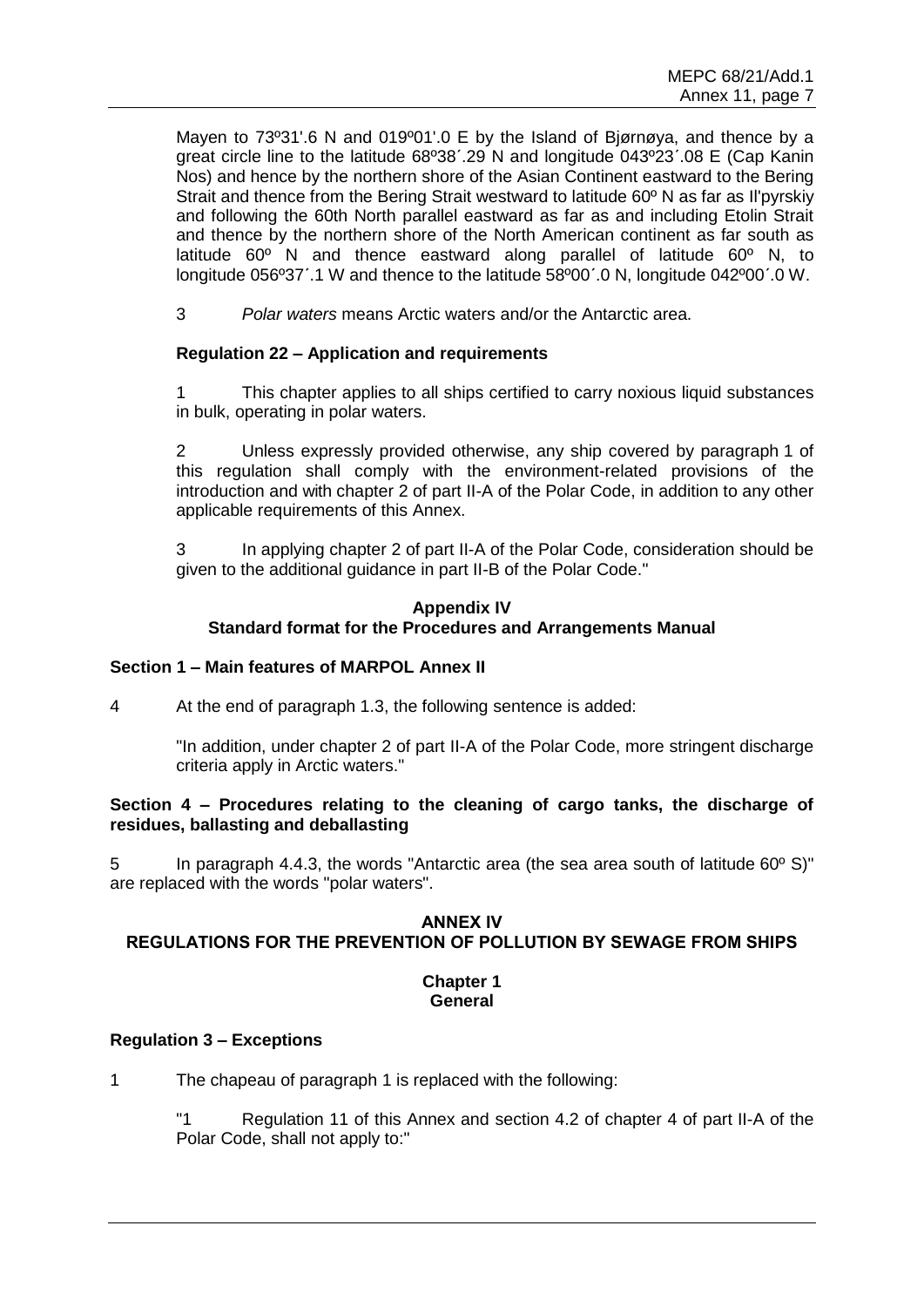# **Chapter 7 International Code for Ships Operating in Polar Waters**

2 A new chapter 7 is added after existing chapter 6 as follows:

# "**Chapter 7 – International Code for Ships Operating in Polar Waters**

### **Regulation 17 – Definitions**

For the purpose of this Annex,

1 *Polar Code* means the International Code for ships operating in polar waters, consisting of an introduction, part I-A and part II-A and parts I-B and II-B, as adopted by resolutions MSC.385(94) and MEPC.264(68), as may be amended, provided that:

- .1 amendments to the environment-related provisions of the introduction and chapter 4 of part II-A of the Polar Code are adopted, brought into force and take effect in accordance with the provisions of article 16 of the present Convention concerning the amendment procedures applicable to an appendix to an annex; and
- .2 amendments to part II-B of the Polar Code are adopted by the Marine Environment Protection Committee in accordance with its Rules of Procedure.
- 2 **Antarctic area means the sea area south of latitude 60° S.**

3 *Arctic waters* means those waters which are located north of a line from the latitude 58º00΄.0 N and longitude 042º00΄.0 W to latitude 64º37΄.0 N, longitude 035º27΄.0 W and thence by a rhumb line to latitude 67º03΄.9 N, longitude 026º33΄.4 W and thence by a rhumb line to the latitude 70º49΄.56 N and longitude 008º59΄.61 W (Sørkapp, Jan Mayen) and by the southern shore of Jan Mayen to 73º31'.6 N and 019º01'.0 E by the Island of Bjørnøya, and thence by a great circle line to the latitude 68º38΄.29 N and longitude 043º23΄.08 E (Cap Kanin Nos) and hence by the northern shore of the Asian Continent eastward to the Bering Strait and thence from the Bering Strait westward to latitude 60º N as far as Il'pyrskiy and following the 60th North parallel eastward as far as and including Etolin Strait and thence by the northern shore of the North American continent as far south as latitude 60º N and thence eastward along parallel of latitude 60º N, to longitude 056º37΄.1 W and thence to the latitude 58º00΄.0 N, longitude 042º00΄.0 W.

4 *Polar waters* means Arctic waters and/or the Antarctic area.

### **Regulation 18 – Application and requirements**

1 This chapter applies to all ships certified in accordance with this Annex operating in polar waters.

2 Unless expressly provided otherwise, any ship covered by paragraph 1 of this regulation shall comply with the environment-related provisions of the introduction and with chapter 4 of part II-A of the Polar Code, in addition to any other applicable requirements of this Annex."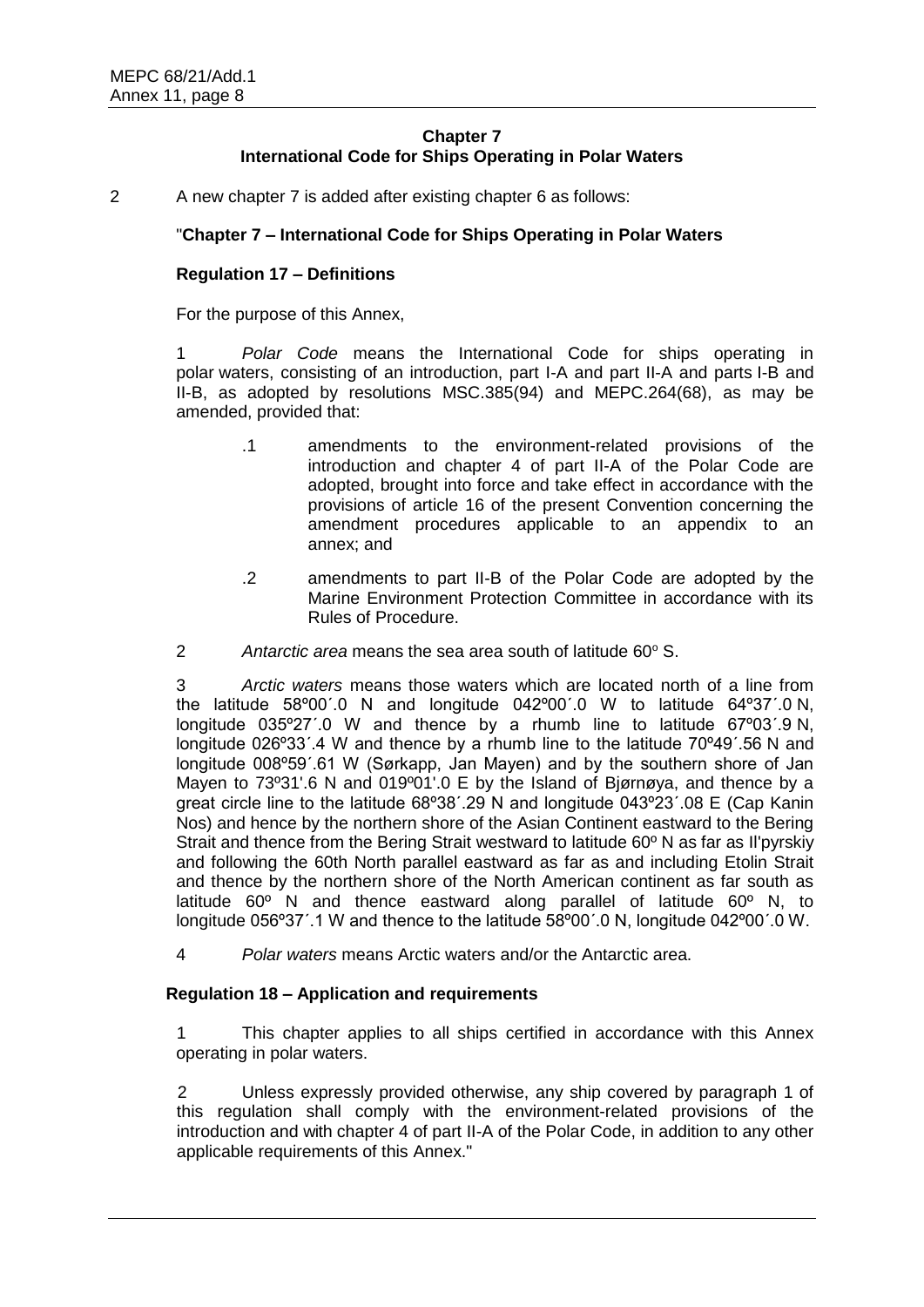# **ANNEX V REGULATIONS FOR THE PREVENTION OF POLLUTION BY GARBAGE FROM SHIPS**

# **Chapter 1 General**

### **Regulation 3 – General prohibition on discharge of garbage into the sea**

1 In paragraph 1, the reference to "regulation 4, 5, 6 and 7 of this Annex" is replaced with "regulation 4, 5, 6 and 7 of this Annex and section 5.2 of part II-A of the Polar Code, as defined in regulation 13.1 of this Annex."

# **Regulation 7 – Exceptions**

2 The chapeau of paragraph 1 is replaced with the following:

"1 Regulations 3, 4, 5 and 6 of this Annex and section 5.2 of chapter 5 of part II-A of the Polar Code shall not apply to:"

- 3 Paragraph 2.1 is replaced with the following:
	- ".1 The en route requirements of regulations 4 and 6 of this Annex and chapter 5 of part II-A of the Polar Code shall not apply to the discharge of food wastes where it is clear the retention on board of these food wastes presents an imminent health risk to the people on board."

### **Regulation 10 – Placards, garbage management plans and garbage record keeping**

4 In paragraph 1.1, the words "and section 5.2 of part II-A of the Polar Code" are added after the references to "regulations 3, 4, 5 and 6 of this Annex".

# **Chapter 3 International Code for Ships Operating in Polar Waters**

5 A new chapter 3 is added as follows:

### "**Chapter 3 – International Code for Ships Operating in Polar Waters Regulation 13 – Definitions**

For the purpose of this Annex,

1 *Polar Code* means the International Code for Ships Operating in Polar Waters, consisting of an introduction, part I-A and part II-A and parts I-B and II-B, as adopted by resolutions MSC.385(94) and MEPC.264(68), as may be amended, provided that:

- .1 amendments to the environment-related provisions of the introduction and chapter 5 of part II-A of the Polar Code are adopted, brought into force and take effect in accordance with the provisions of article 16 of the present Convention concerning the amendment procedures applicable to an appendix to an annex; and
- .2 amendments to part II-B of the Polar Code are adopted by the Marine Environment Protection Committee in accordance with its Rules of Procedure.